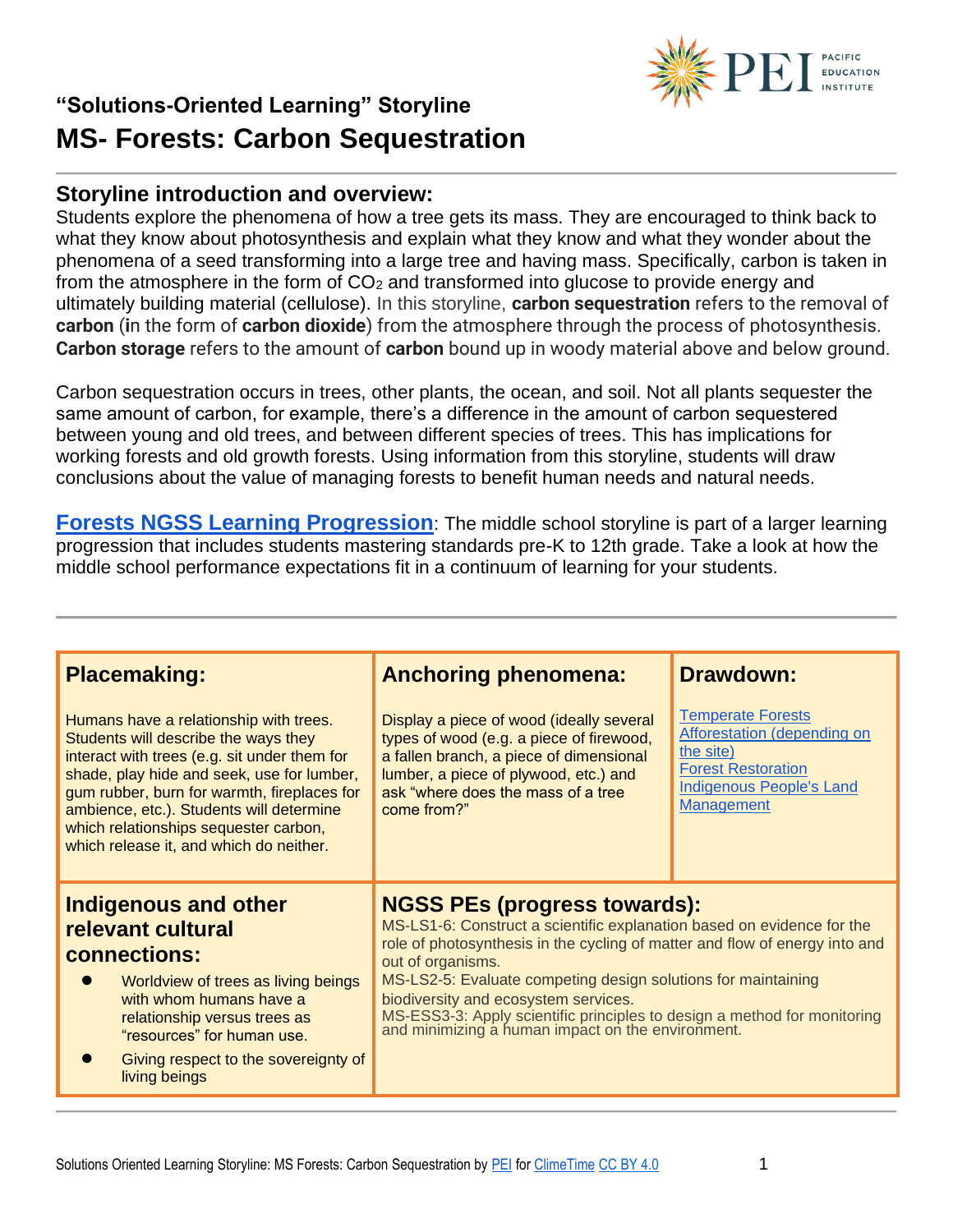

#### **Estimated time required to implement this storyline: 2 to 3 weeks**

#### **NGSS PEs:**

MS-LS1-6: Construct a scientific explanation based on evidence for the role of photosynthesis in the cycling of matter and flow of energy into and out of organisms.

MS-LS2-5: Evaluate competing design solutions for maintaining biodiversity and ecosystem services.

MS-ESS3-3: Apply scientific principles to design a method for monitoring and minimizing a human impact on the environment.

| Science & Engineering Practice (SEP)                                                                                                                                                                                                                                                                                                                                                                                                                                                                                                                                                                                                                                              | Disciplinary Core Idea (DCI)                                                                                                                                                                                                                                                                                                                                                                                                                                                                                                                                                                                                                                                                                                                                                                                                | <b>Cross Cutting Concept (CCC)</b>                                                                                                                                                                                                                                                                                                                                                      |
|-----------------------------------------------------------------------------------------------------------------------------------------------------------------------------------------------------------------------------------------------------------------------------------------------------------------------------------------------------------------------------------------------------------------------------------------------------------------------------------------------------------------------------------------------------------------------------------------------------------------------------------------------------------------------------------|-----------------------------------------------------------------------------------------------------------------------------------------------------------------------------------------------------------------------------------------------------------------------------------------------------------------------------------------------------------------------------------------------------------------------------------------------------------------------------------------------------------------------------------------------------------------------------------------------------------------------------------------------------------------------------------------------------------------------------------------------------------------------------------------------------------------------------|-----------------------------------------------------------------------------------------------------------------------------------------------------------------------------------------------------------------------------------------------------------------------------------------------------------------------------------------------------------------------------------------|
| <b>Constructing Explanations and Designing</b><br><b>Solutions</b><br>Constructing explanations and designing solutions in<br>6-8 builds on K-5 experiences and progresses to<br>include constructing explanations and designing<br>solutions supported by multiple sources of evidence<br>consistent with scientific knowledge, principles, and<br>theories.<br>Construct a scientific explanation based on valid and<br>reliable evidence obtained from sources (including the<br>students' own experiments) and the assumption that<br>theories and laws that describe the natural world<br>operate today as they did in the past and will continue<br>to do so in the future. | For MS-LS1-6<br><b>LS1.C: Organization for Matter and Energy Flow in</b><br><b>Organisms</b><br>Plants, algae (including phytoplankton), and many<br>microorganisms use the energy from light to make sugars<br>(food) from carbon dioxide from the atmosphere and water<br>through the process of photosynthesis, which also releases<br>oxygen. These sugars can be used immediately or stored<br>for growth or later use.                                                                                                                                                                                                                                                                                                                                                                                                | <b>Energy and Matter</b><br>Within a natural system, the transfer<br>of energy drives the motion and/or<br>cycling of matter.                                                                                                                                                                                                                                                           |
| <b>Engaging in Argument from Evidence</b><br>Evaluate competing design solutions based on jointly<br>developed and agreed-upon design criteria. (MS-LS2-<br>5)                                                                                                                                                                                                                                                                                                                                                                                                                                                                                                                    | For MS-LS2-5<br><b>LS2.C: Ecosystem Dynamics, Functioning, and</b><br><b>Resilience</b><br>Biodiversity describes the variety of species found in<br>Earth's terrestrial and oceanic ecosystems. The<br>completeness or integrity of an ecosystem's biodiversity is<br>often used as a measure of its health. (MS-LS2-5)<br><b>LS4.D: Biodiversity and Humans</b><br>Changes in biodiversity can influence humans' resources,<br>such as food, energy, and medicines, as well as<br>ecosystem services that humans rely on-for example,<br>water purification and recycling. (secondary to MS-LS2-5)<br><b>ETS1.B: Developing Possible Solutions</b><br>There are systematic processes for evaluating solutions<br>with respect to how well they meet the criteria and<br>constraints of a problem. (secondary to MS-LS2-5) | <b>Stability and Change</b><br>Small changes in one part of a<br>system might cause large changes<br>in another part. (MS-LS2-5)<br><b>Science Addresses Questions</b><br><b>About the Natural and Material</b><br>World<br>Scientific knowledge can describe<br>the consequences of actions but<br>does not necessarily prescribe the<br>decisions that society takes. (MS-<br>$LS2-5$ |

#### **Learning Sessions**

| Learning | <b>Materials List:</b>                                                    |  |
|----------|---------------------------------------------------------------------------|--|
|          | O IP O O O IT IT OF OLIT INOT O LOOK A LOOK IN THE OPINION OF THE OOD MAN |  |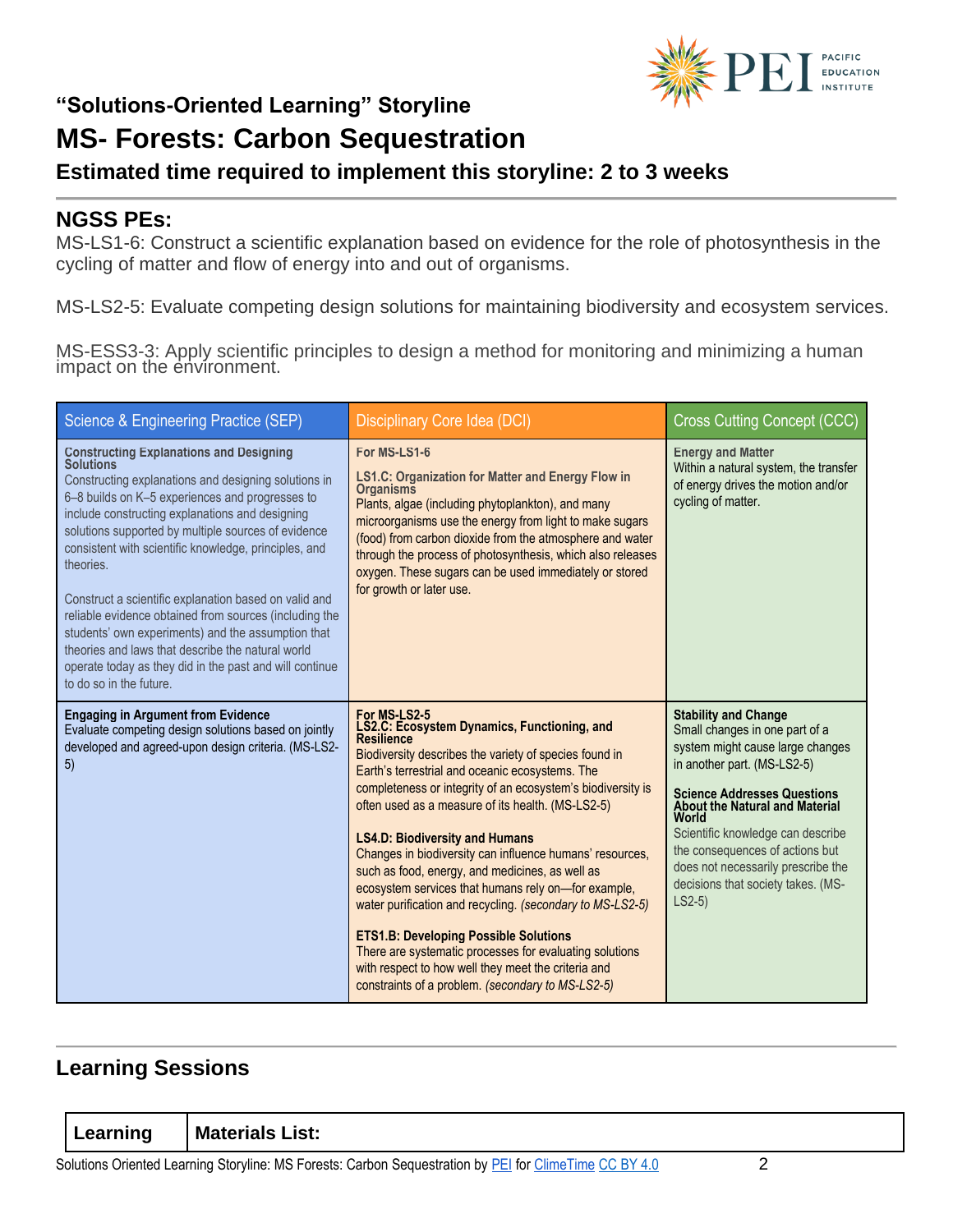

| <b>Session:</b> |                                                                                                                                                        |
|-----------------|--------------------------------------------------------------------------------------------------------------------------------------------------------|
|                 | Wood samples (firewood, tree branch, etc.)<br>A class set of tape measure, protractors, straws, string (learning session 4)<br>Tree cookies (optional) |

|  | <b>Grounding Native Ways of Knowing:</b>                                                                               |  |
|--|------------------------------------------------------------------------------------------------------------------------|--|
|  | Worldview of trees as living beings with whom humans have a relationship versus trees<br>as "resources" for human use. |  |
|  | Giving respect to the sovereignty of living beings                                                                     |  |

| 2. | Examine phenomena: Trees gain mass.                                                                                                                                                                                                                                                                                                                                                                                             | <b>Estimated time:</b><br>45-minutes |
|----|---------------------------------------------------------------------------------------------------------------------------------------------------------------------------------------------------------------------------------------------------------------------------------------------------------------------------------------------------------------------------------------------------------------------------------|--------------------------------------|
|    | Teacher prep: View MIT Video (MIT video), gather wood samples (firewood, tree branch, etc.),<br>print/prepare student science notebook page.                                                                                                                                                                                                                                                                                    |                                      |
|    | Activity: Gather students, and pass a chunk of wood around. Students brainstorm - what gives<br>it its mass/heft? Expected answers: soil, minerals, water, sun/light, CARBON.                                                                                                                                                                                                                                                   |                                      |
|    | Prompt students to fill out the first four boxes on the <b>science notebook page</b> to capture their<br>thoughts and ideas on the question, "What gives a tree its mass?"                                                                                                                                                                                                                                                      |                                      |
|    | Then, as a group, examine phenomena and connect back to prior knowledge on<br>photosynthesis. Ask students to remember the inputs and outputs of photosynthesis: $CO2$ +<br>water and the addition of sunlight produces glucose + oxygen; Ask - of the things here, what<br>could give mass? Carbon. Share the claim: The mass of a tree is primarily made up of carbon<br>that the plant pulled from CO2 in the air around us. |                                      |
|    | Prompt students to revisit <b>science notebook page</b> and revise their explanation, if they have<br>new ideas. Celebrate this growth & change from the earlier understanding, and encourage<br>students to not erase/rewrite their 'original thoughts.'                                                                                                                                                                       |                                      |

| າ | <b>Pre Assessment</b>                                                                                             |  |
|---|-------------------------------------------------------------------------------------------------------------------|--|
|   | <b>MS-Forest: Carbon Sequestration Pre-Assessment</b><br><b>MS-Forest: Carbon Sequestration Assessment Rubric</b> |  |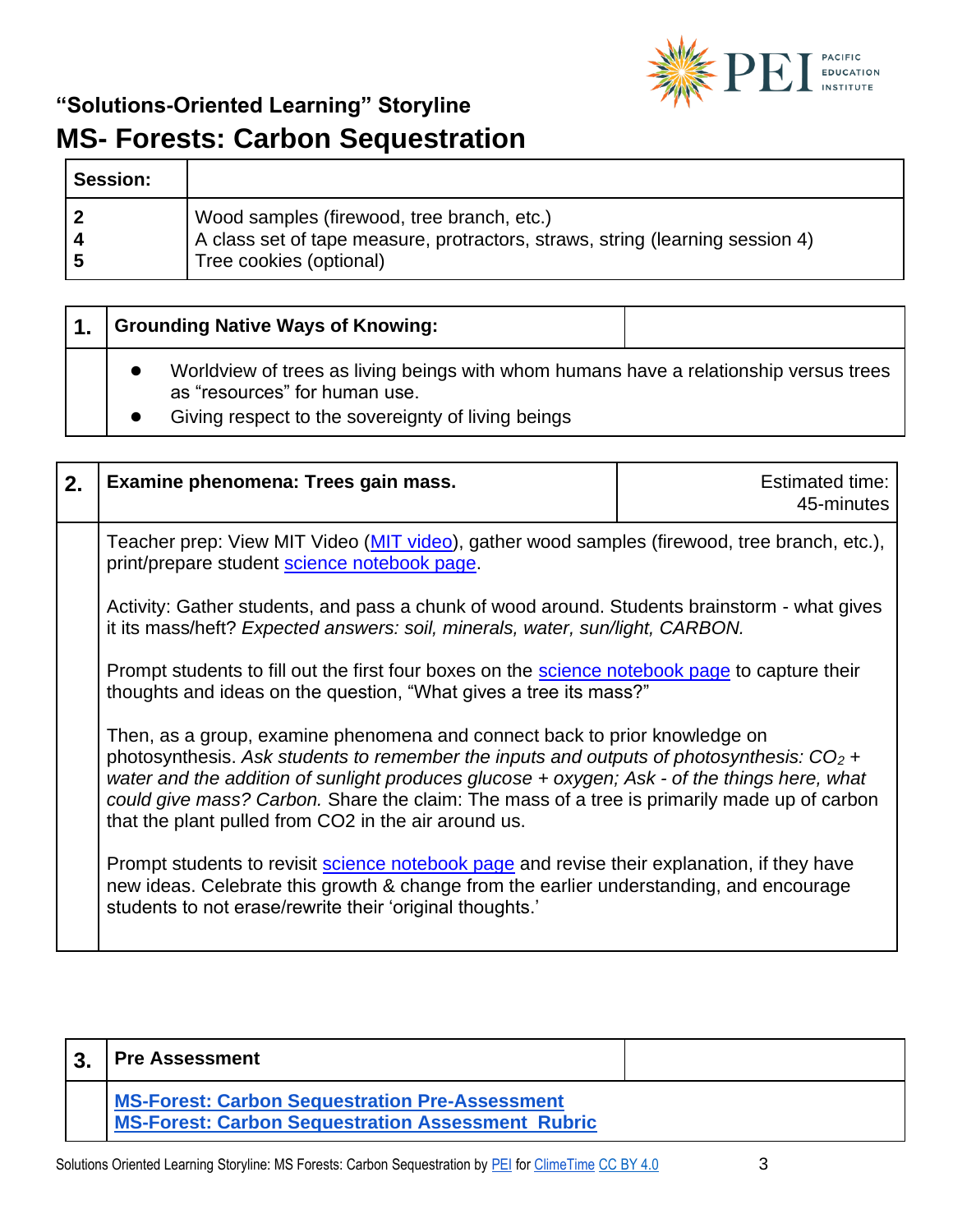

| 4. | Guiding question: How much carbon do different trees<br>sequester?                                                                                                                                                                                                                                                                                                                                                                                                                                                                                                                | Estimated time:<br>Two to Three 45-minute<br>periods |
|----|-----------------------------------------------------------------------------------------------------------------------------------------------------------------------------------------------------------------------------------------------------------------------------------------------------------------------------------------------------------------------------------------------------------------------------------------------------------------------------------------------------------------------------------------------------------------------------------|------------------------------------------------------|
|    | Teacher prep: Find trees on campus (young and old, different species) within walking distance<br>of your classroom; gather tape measures                                                                                                                                                                                                                                                                                                                                                                                                                                          |                                                      |
|    | 1. Students measure tree circumferences.<br>a. Review definition of circumference.<br>b. Measure the circumference of the trees from a standard height, about 4.5 feet off<br>the ground. Each student should use a tape measure to figure out where 4.5 feet<br>is on their body, and use that as their reference.<br>c. Students record: general info - date, time, location, weather; and for each tree -<br>tree species, tree circumference at 4.5 feet, tree diameter, other observations<br>d. Calculate carbon sequestered in that tree National Tree Benefit Calculator. |                                                      |
|    | 2. Group students to share data to compare and contrast older and younger<br>(larger/smaller) trees, and different species of trees. Graph data and make inferences<br>about diameter of trees and amount of carbon sequestered.                                                                                                                                                                                                                                                                                                                                                  |                                                      |
|    | Expected answers: a tree with a larger diameter is sequestering more carbon, smaller trees<br>are younger or grew in less than ideal conditions.                                                                                                                                                                                                                                                                                                                                                                                                                                  |                                                      |

| 5. Guiding question: What do tree cookies tell us about | Estimated time: |
|---------------------------------------------------------|-----------------|
| $ $ tree growth?                                        | 45 minutes      |

Teacher prep: Gather tree cookies (if unavailable, print 'tree cookie' image from one of the two sources in 'activity section' just below)

1. Distribute mature tree cookies (see diagrams from [NASA](https://climate.nasa.gov/news/2540/tree-rings-provide-snapshots-of-earths-past-climate/) and [TELUS World of Science](https://www.scienceworld.ca/resources/activities/old-growth-trees) for reference) to students. Students create a diagram and identify the oldest part of the tree and the youngest part of the tree (inner ring is oldest, outer ring is newest). Students describe differences in tree ring spacing from early years and later years and describe what might account for these differences.

*Expected answers:* 

*Some rings are wider than others, the color changes; growing conditions (rain, sun, temperature) might be responsible for more tree growth at different phases in tree life cycle.* 

2. Students go back and look at data from session 3. Does the tree cookie help to confirm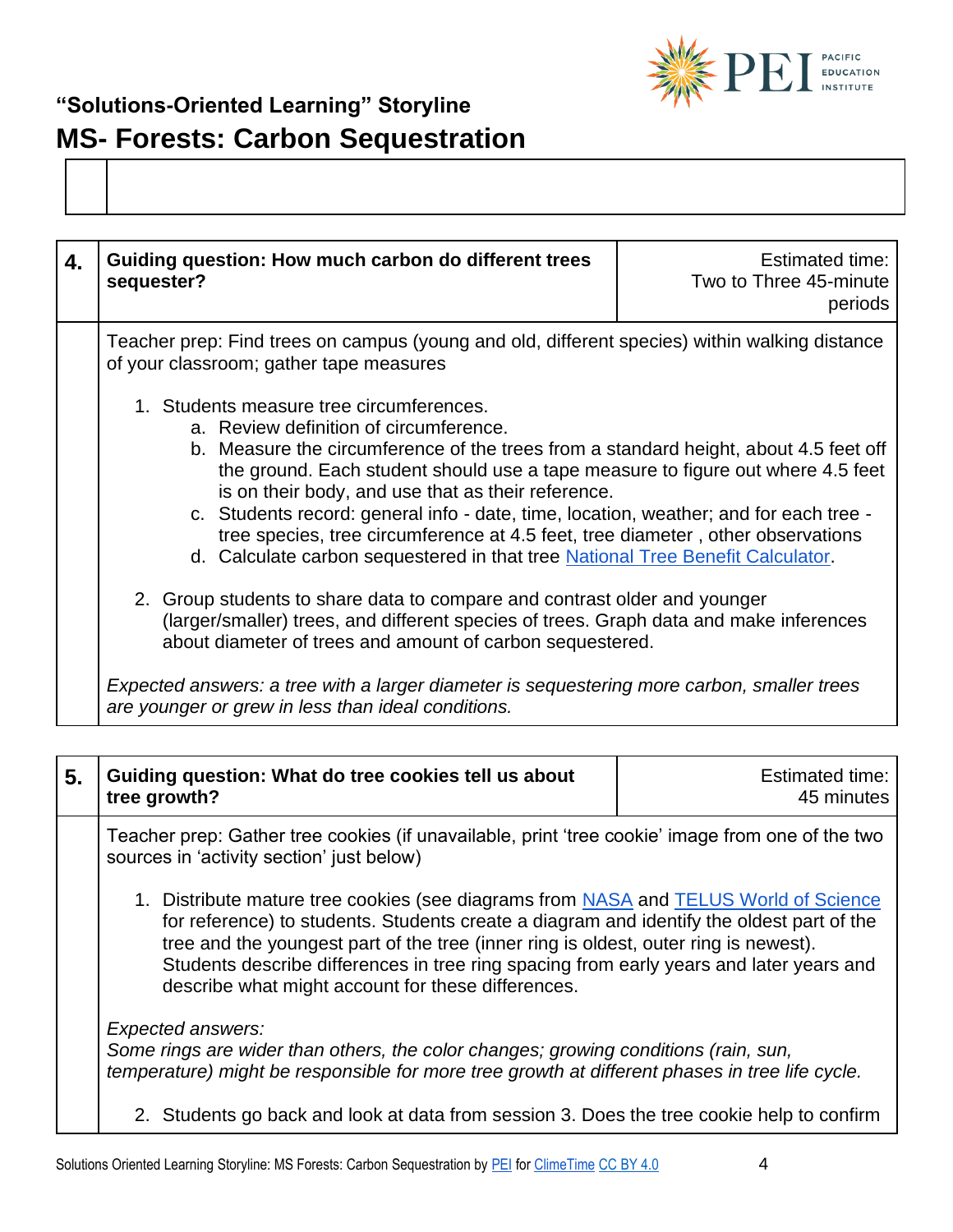

or add to their understanding of what they found in the data analysis of tree diameter and carbon sequestration? What additional information do students need/want to know? 3. View [Tree Rings: How Tree Rings Reveal Extreme Weather Conditions.](https://www.youtube.com/watch?v=xmZO7aRgcW4) Allow students time to capture their thinking and questions in their science notebooks.

| 6. | Guiding question: Photosynthesis requires CO <sub>2</sub> . Where<br>does that CO <sub>2</sub> come from and how has its presence in<br>our atmosphere changed over time?                                                                                                                                                                                                                                                                                     | Estimated time: 45-<br>minutes |
|----|---------------------------------------------------------------------------------------------------------------------------------------------------------------------------------------------------------------------------------------------------------------------------------------------------------------------------------------------------------------------------------------------------------------------------------------------------------------|--------------------------------|
|    | Teacher prep: View graphs (still image and video) from the links below in preparation to lead<br>discussion.                                                                                                                                                                                                                                                                                                                                                  |                                |
|    | 1. Lead class discussion: What are the main contributors of atmospheric $CO2$ ? (use<br>Padlet, Poll Everywhere quiz, Kahoot, etc. to collect responses, and perhaps formative<br>assessment info).                                                                                                                                                                                                                                                           |                                |
|    | Expected answers: animal respiration, "pollution" from cars and factories.                                                                                                                                                                                                                                                                                                                                                                                    |                                |
|    | 2. Review class answers and have students categorize the contributors (e.g. human-<br>caused, naturally occurring). Show the Global Monitoring Laboratory video and Climate<br>Change: Atmospheric Carbon Dioxide graph). Students describe how atmospheric CO <sub>2</sub><br>levels have changed over time and indicate what from their previous list has contributed<br>the most to that change? What happened historically when the levels rose the most? |                                |
|    | Expected answers: Humans breathing, pollution, industry, natural variation. The industrial<br>revolution marked when $CO2$ levels increased the most.                                                                                                                                                                                                                                                                                                         |                                |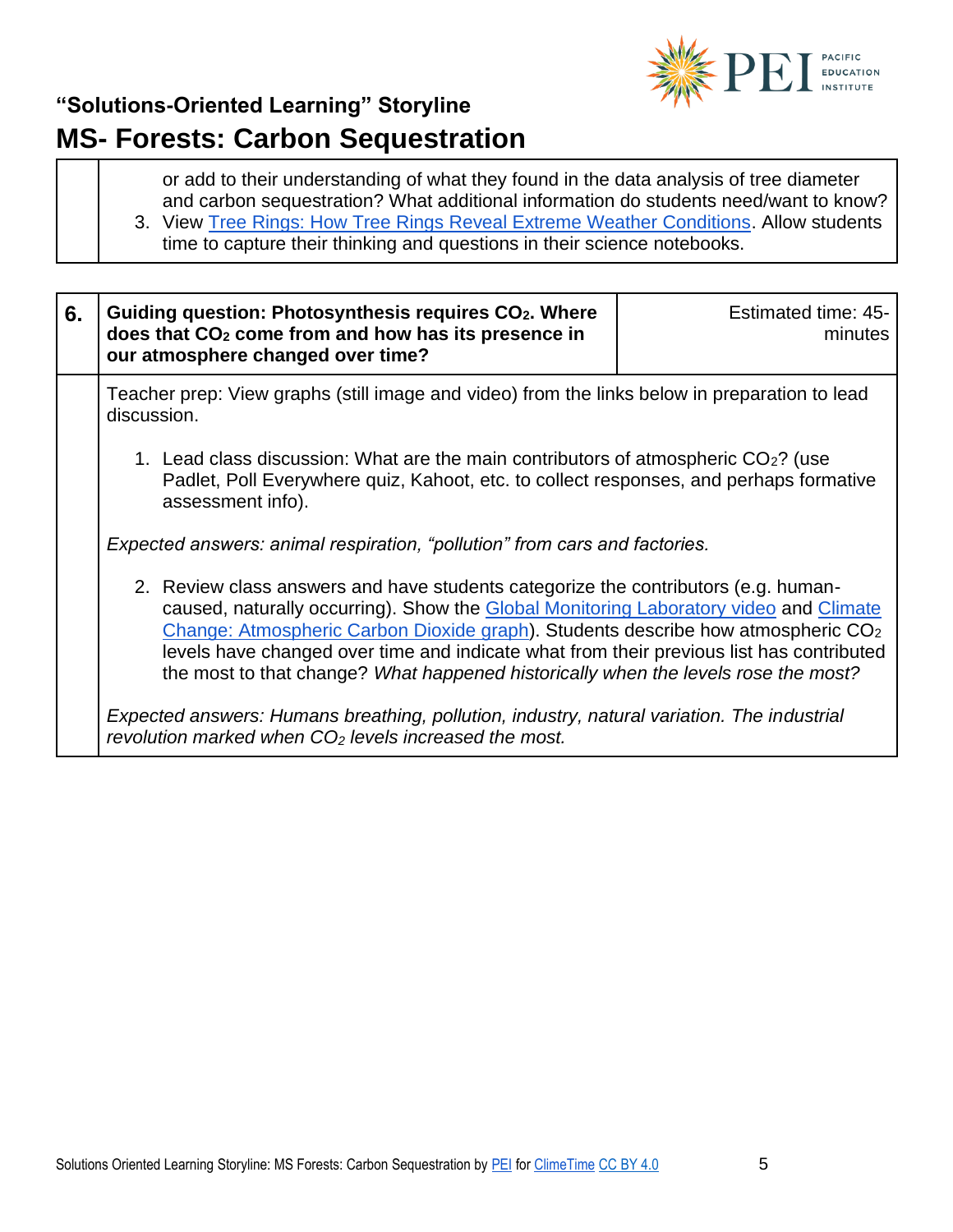

| 7. | Guiding question: What is the greenhouse effect and<br>why is global warming a problem?                                                                                                                                                                                                                                                             | Estimated time: 45-<br>minutes |
|----|-----------------------------------------------------------------------------------------------------------------------------------------------------------------------------------------------------------------------------------------------------------------------------------------------------------------------------------------------------|--------------------------------|
|    | Teacher prep: view videos.                                                                                                                                                                                                                                                                                                                          |                                |
|    | 1. Brainstorm consequences of global warming (Use Padlet, write on board, etc.).                                                                                                                                                                                                                                                                    |                                |
|    | Expected answers: melting ice, changing sea levels, biodiversity loss, more frequent and<br>extreme weather events, drought, floods, fires, change in the range of disease carrying<br>insects, agricultural shifts, health consequences (heat stroke, asthma, pollen), ocean<br>acidification.                                                     |                                |
|    | 2. Show the video The Greenhouse Effect (US EPA).                                                                                                                                                                                                                                                                                                   |                                |
|    | Alternate/additional videos include:<br>Our Climate Our Future video series (specifically chapter 4 - teacher needs to<br>make free account to view).                                                                                                                                                                                               |                                |
|    | 3. After viewing the video, return to the original brainstormed list, and add additional global<br>warming consequences.                                                                                                                                                                                                                            |                                |
|    | Optional activities: Teachers can have students examine temperature and atmospheric CO <sub>2</sub><br>over time graphs. Have them describe the relationship between temperature and $CO2$ as<br>indicated by the graph. And/or, lead students through one of the many "greenhouse effect<br>labs" available online to view this in a hands-on way. |                                |

| 8. | Guiding question: What role can forests, both working<br>and old-growth, play in mitigating the effects of climate<br>change?                                                                                                                                                               | <b>Estimated time:</b><br>one to two 45-minute periods |
|----|---------------------------------------------------------------------------------------------------------------------------------------------------------------------------------------------------------------------------------------------------------------------------------------------|--------------------------------------------------------|
|    | 1. In order to change where we're headed, what role can trees play to abate rising<br>atmospheric CO <sub>2</sub> levels? Do working forests (defined as, "forests that are actively<br>managed by people, for timber or other services like recreation") have a place in that<br>solution? |                                                        |
|    | 2. Ask, "What is our relationship with trees?" Prompt students to draw a picture of how<br>they interacted with a tree this week.                                                                                                                                                           |                                                        |
|    | Expected responses: paper, shade, wood products, fruit from a tree, recreation (climbing), etc.                                                                                                                                                                                             |                                                        |
|    | Ecosystem services are ways that nature benefits humans. They can be divided into four                                                                                                                                                                                                      |                                                        |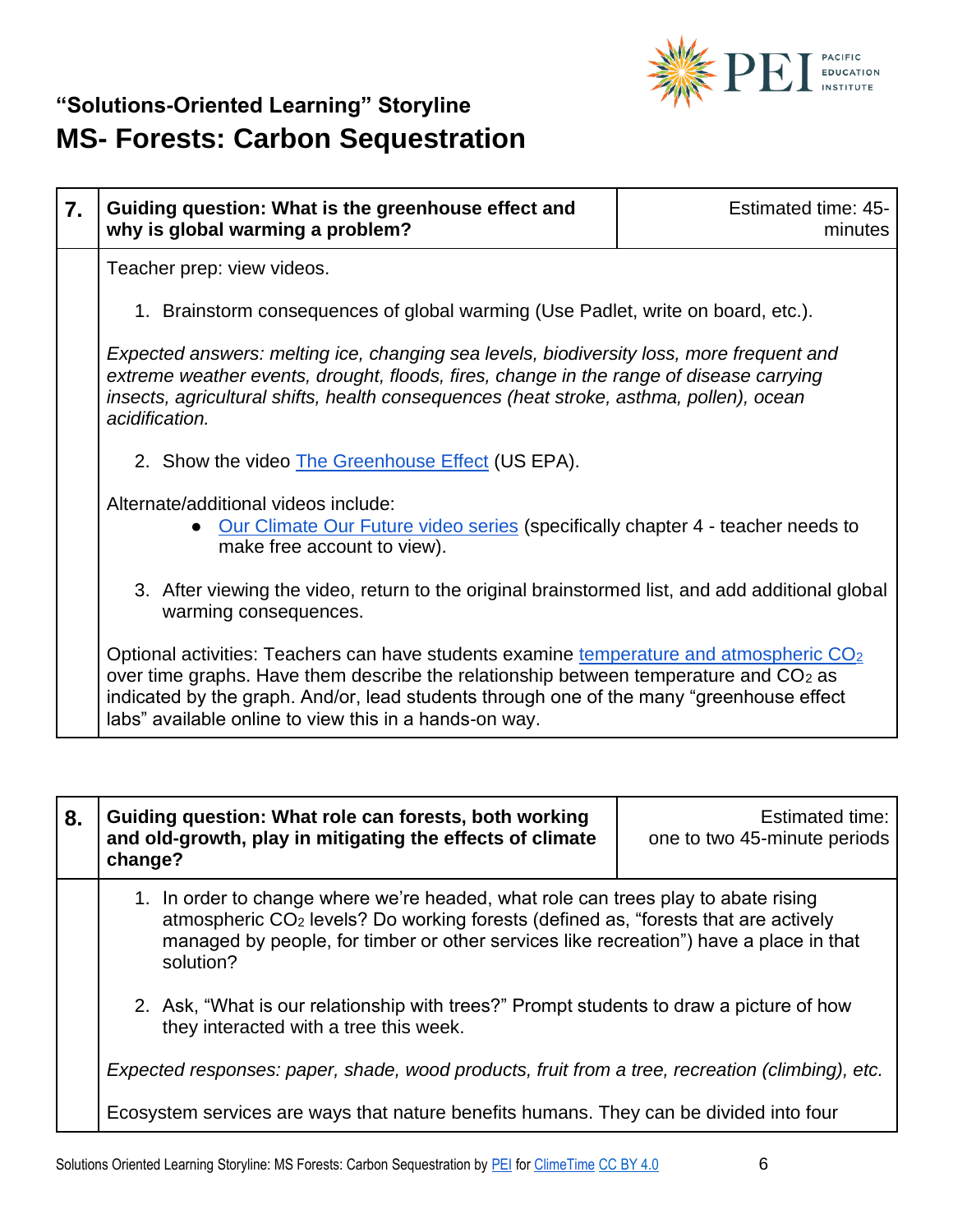

categories including: production (e.g. food and water), regulating (e.g. climate and disease), supporting (e.g. nutrient cycles and oxygen production), and cultural (e.g. recreation and spiritual). Water purification, pollination, and waste management are other examples of ecosystem services.

Show Dr. Ganguly's graph [Global Warming Mitigating Role of Wood Products from](https://www.mdpi.com/1999-4907/11/2/194/htm)  [Washington state's Private forests,](https://www.mdpi.com/1999-4907/11/2/194/htm) Figure 4. Discuss the information in the graph. The Global Warming Mitigation on the y axis correlates to the net carbon storage potential. Negative values for a product have more carbon storage than emissions. Students can conclude that most wood products store more carbon than they emit from harvest to disposal.

Discussion: Does this mean that all forests should be working forests? No. Have students come up with reasons why non-working forests are valuable. What services do forests provide beyond carbon sequestration? Have them list all considerations when managing forests.

*Expected answers:*

- *Biodiversity Effect on* 
	- *hydrology*
- *Cultural value Tourism/recre*
- *ation*
- *Shade/wind protection*
- *Food (fruit trees)*
- *Carbon sequestration and nutrient cycling*

Discuss/find examples of local forests that are managed in the ways listed above. Some of these uses involve the tree being cut down, others do not. When a tree is cut down, where does the carbon go? Look at your drawing, draw a model of where  $CO<sub>2</sub>$  is in your tree system.

Discuss the Indigenous perspective that trees are living beings and are not meant to be treated strictly as resources. Ask, how does this way of thinking about trees change the way we might interact with trees? If we respect trees as living beings, does that mean we cannot use trees to help us? Tribal communities have used trees for building materials, firewood, and more since time immemorial (for a very long time, long before European people colonized North America), but in a sustainable way that encouraged forest growth and health.

What happens to wood when trees are cut down? Which uses of wood sequester even after a tree is no longer growing? Have students create a T-chart that identifies situations where carbon is sequestered vs. released (e.g. framing of homes vs. burning firewood). Students can